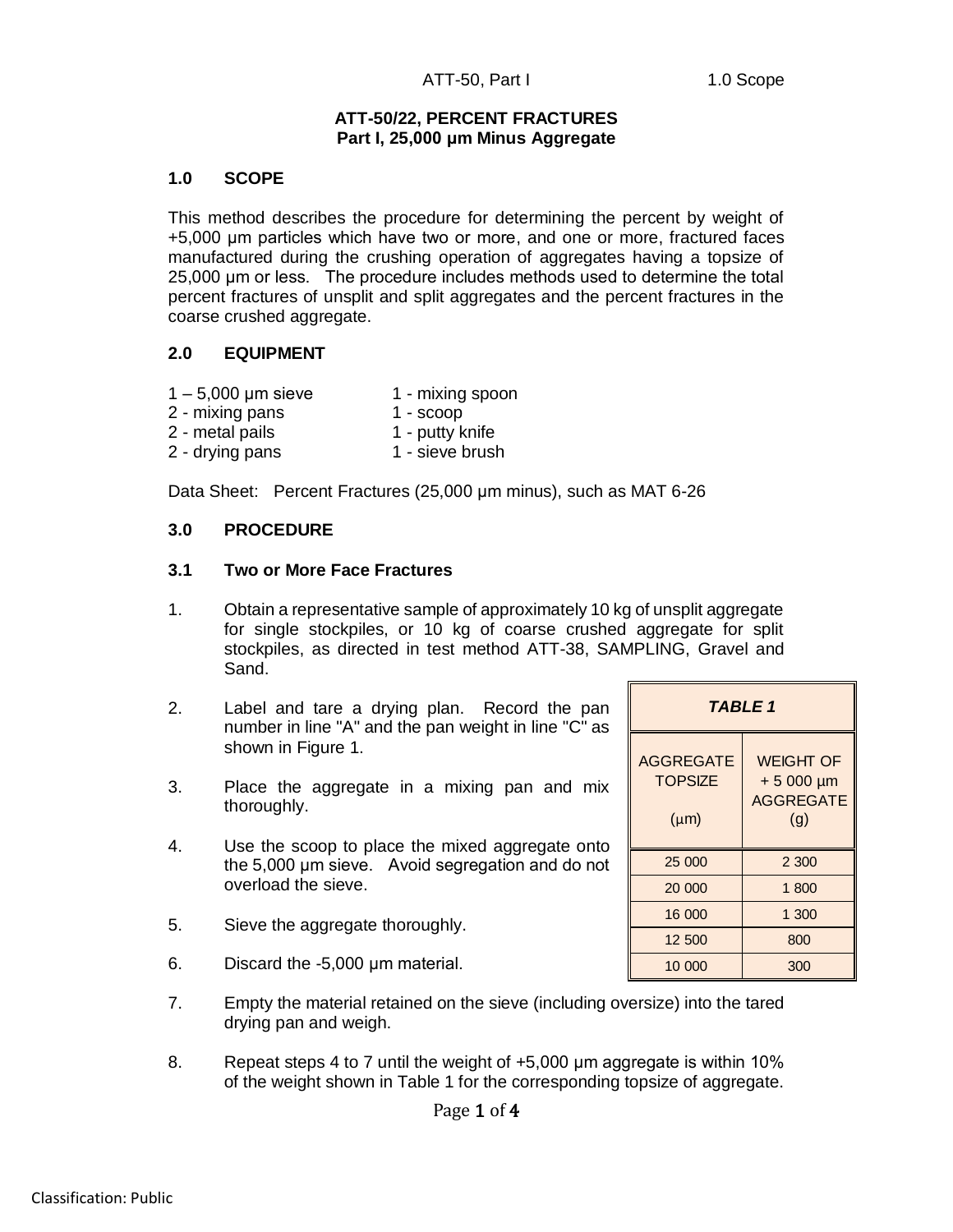- 9. If the +5,000 μm material is extremely dirty where it is difficult to detect fractured faces, or the sample has clay lumps, wash the +5,000 μm material on the 5,000 μm sieve and dry the material to a constant weight.
- 10. Weigh the clean material retained on the 5,000 μm sieve in the tared drying pan. Record as "Wt. of +5,000 μm Aggregate + Pan" on line "B".
- 11. Calculate the "Weight of +5,000 μm Aggregate" on line "D" as follows:

12. Separate the crushed particles with two or more fractured faces manufactured during the crushing operation from the uncrushed particles.

- 13. Place the crushed aggregate in the tared drying pan and weigh. Record as "Wt. of Crushed (2 or More Faces) Aggregate + Pan (line "E").
- 14. Determine the "Weight of Crushed (2 or More Faces) Aggregate" on line "F" as follows:

15. Calculate the "Percent Fractures (2 or More Faces) of the +5 000 μm Aggregate" on line "G using the formula: For single stockpiles, the result is the percent fractures.

*Wt. of Crushed (2 or more Faces) Aggregate (line "F") Wt. of + 5 000 µm Aggregate (line "D)* **x 100**

### **3.2 One or More Face Fractures**

Wt. of + 5000  $\mu$ m Aggregate = Wt. of + 5000  $\mu$ m Aggregate plus Pan - Wt. of Tare Pan<br>
Separate the crushed particles with two or more fractured faces<br>
manufactured during the crushing operation from the uncrushed face The following procedure is performed if the aggregate is being split and where the coarse crushed aggregate has specification requirements for one or more and two or more fractured faces.

- 1. Add the one face crushed aggregate (from Note in Section 3.1, Step 12) to the crushed (2 or more faces) aggregate in the tared drying pan and weigh. Record as "Wt. of Crushed (1 or More Faces) Aggregate + Pan" on line "H".
- 2. Determine the Weight of Crushed (1 or More Faces) Aggregate (line "I") as follows:

### *= Wt. of Crushed (1 or more faces) Aggregate plus Pan - Wt. of Tare Pan*

3. Calculate the "Percent Fractures (1 or More Faces) of the +5 000 μm Aggregate" on line "J" using the formula:

 *=* 

Page 2 of 4

**NOTE:** If one face fractures is also required, separate this material from the uncrushed particles into another pan.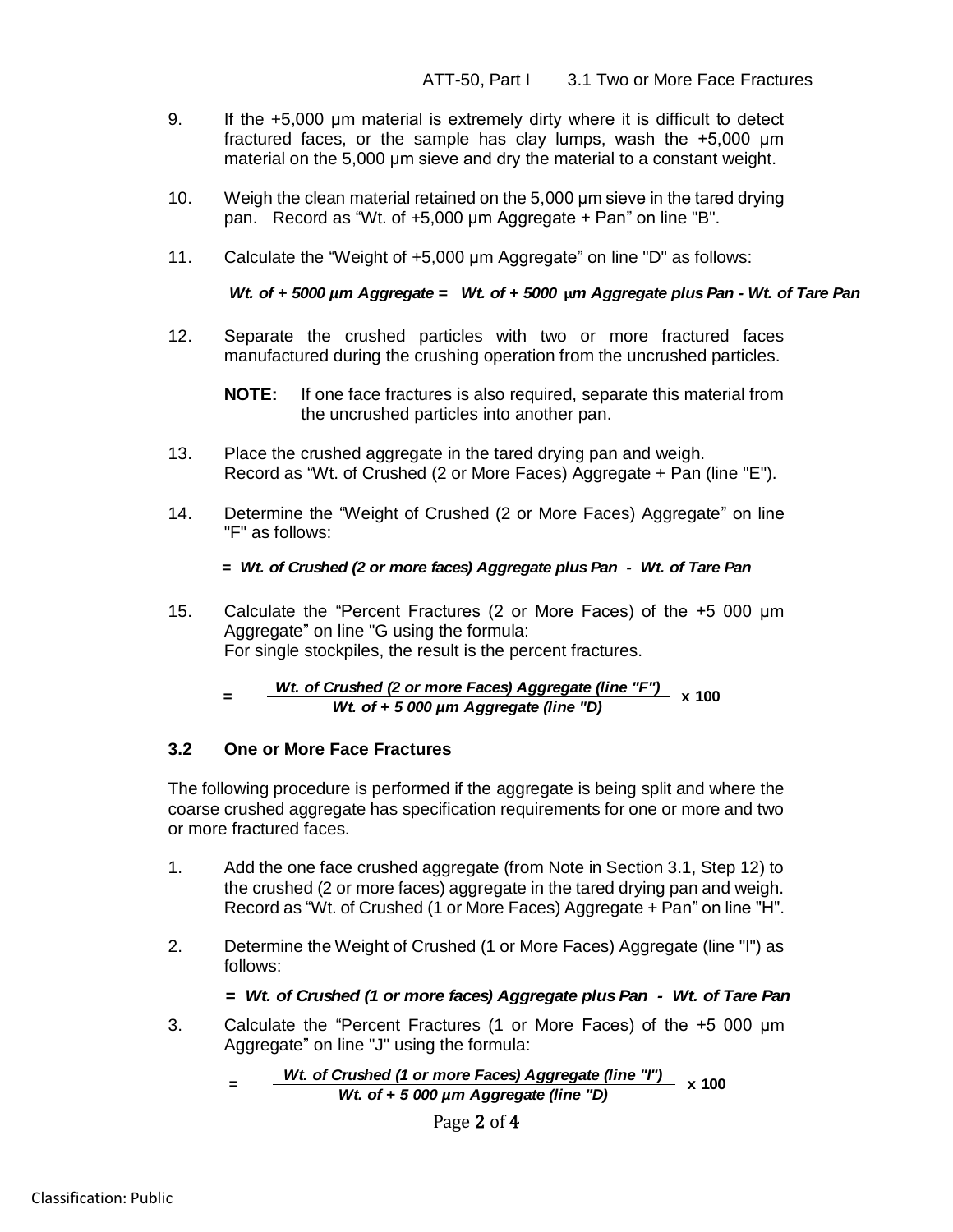|             |                                 | <b>PERCENT FRACTURES</b><br>25 000 $\mu$ m Minus |             |                 |                 |  |  |  |
|-------------|---------------------------------|--------------------------------------------------|-------------|-----------------|-----------------|--|--|--|
| Albertan    |                                 | PROJECT<br>SH 999:08<br>CONTRACT NO.<br>6624/06  |             |                 |                 |  |  |  |
|             | Transportation                  | <b>FROM</b>                                      | here        | <b>SUPPLIER</b> | <b>R. ROADS</b> |  |  |  |
|             |                                 | TO                                               | there       | <b>PIT NAME</b> | <b>CHERRY</b>   |  |  |  |
| MAT 6-26/22 | Test Procedure ATT - 50, Part I | <b>MIX TYPE</b>                                  | (see below) | PIT LOCATION    | NW 22-37-09-05  |  |  |  |

| <b>MIX TYPE</b>                    | H1         | H <sub>2</sub> | <b>GBC</b> |  |
|------------------------------------|------------|----------------|------------|--|
| <b>DATE</b>                        | 1-Jan-2014 | 2-Jan-2014     | 3-Jan-2014 |  |
| FROM - TO TEST NUMBER              |            |                | ٠J         |  |
| DESIGNATION AND CLASS OF AGGREGATE | 1 - 16     | $1 - 12.5$     | $2 - 16$   |  |

#### **TWO OR MORE FACE FRACTURES**

| <b>PAN NUMBER</b><br>A                                 |           |   | AA     | BB     | CC     |  |
|--------------------------------------------------------|-----------|---|--------|--------|--------|--|
| WEIGHT OF +5 000 $\mu$ m AGGREGATE + PAN<br>в          |           |   | 2916.1 | 3150.4 | 2953.1 |  |
| <b>WEIGHT OF TARE PAN</b>                              |           |   | 1600.0 | 1800.3 | 1611.1 |  |
| WEIGHT OF +5 000 $\mu$ m AGGREGATE<br>D.               | $B - C$   |   | 1316.1 | 1350.1 | 1342.0 |  |
| WT. OF CRUSHED (2 or MORE FACES) AGGREGATE + PAN<br>F. |           |   | 2797.7 | 2805.1 | 2611.3 |  |
| WT. OF CRUSHED (2 or MORE FACES) AGGREGATE<br>F        | $E - C$   |   | 1197.7 | 1004.8 | 1000.2 |  |
| PERCENT FRACTURES (2 or MORE FACES)<br>G               | $100$ F/D | % | 91.0%  | 74.4%  | 74.5%  |  |

#### **ONE OR MORE FACE FRACTURES**

| WT. OF CRUSHED (1 or MORE FACES) AGGREGATE + PAN |           |      | 2901.3 |  |  |
|--------------------------------------------------|-----------|------|--------|--|--|
| WT. OF CRUSHED (1 or MORE FACES) AGGREGATE       | $H - C$   |      | 1301.3 |  |  |
| PERCENT FRACTURES (1 or MORE FACES)              | $100$ I/D | $\%$ | 98.9%  |  |  |

#### **TOTAL PERCENT FRACTURES (SPLIT STOCKPILES)**

| ĸ | % OF COARSE CRUSHED AGG. IN TOTAL COMBINED AGG.           | ℅    | 65%   | 70%   |  |
|---|-----------------------------------------------------------|------|-------|-------|--|
|   | % OF NATURAL FINE AGG. IN TOTAL COMBINED AGGREGATE        | ℅    | 10%   | 30%   |  |
| м | % RETAINED ON 5000 $\mu$ m SIEVE IN COARSE CRUSHED AGG.   | ℅    | 55%   | 55%   |  |
| N | % RETAINED ON 5000 $\mu$ m SIEVE IN THE NATURAL FINE AGG. | $\%$ | 20%   | 20%   |  |
|   | TOTAL PERCENT FRACTURES<br>$KMG/(LN) + (KM)$              | %    | 86.2% | 64.4% |  |

 **NOTE: THIS PROPORTION OF COARSE CRUSHED AGGREGATE AND NATURAL FINE AGGREGATE IS ESTIMATED AT THE CRUSHING STAGE AND FINALIZED BY THE MIX DESIGN.**

REMARKS

PROJECT MANAGER
SER
THE MANAGER
SERIES AND MANAGER
USING THE MANAGER
USING THE MANAGER

CAPT. KIRK J. ROLLINS MATERIALS TECHNOLOGIST(S)

**FIGURE 1**

Page 3 of 4